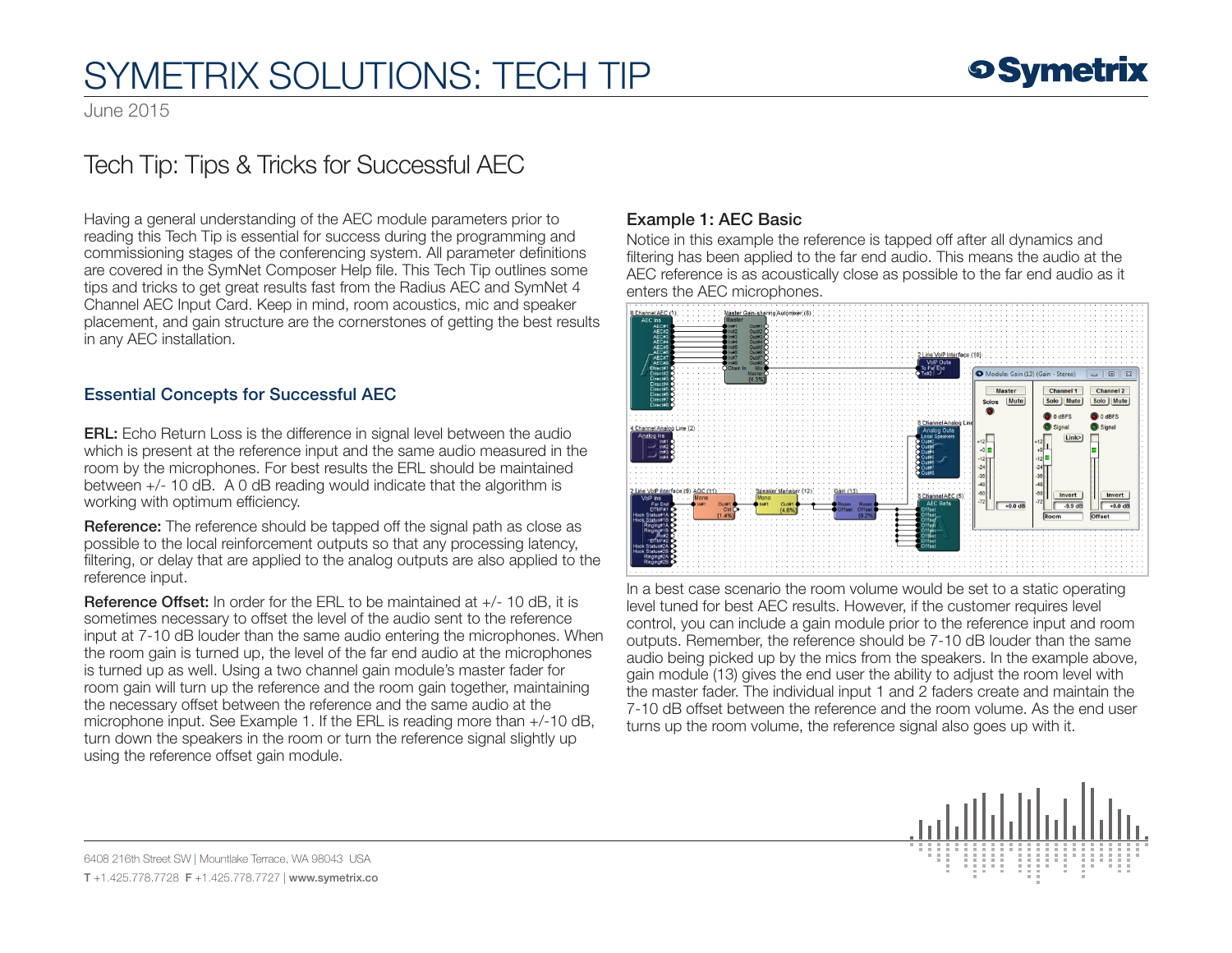## SYMETRIX SOLUTIONS: TECH TIP



June 2015

#### Example 2: AEC with Local Mic Reinforcement + Mix Minus

The AEC algorithm adds 11 ms of latency which would be distracting if used for the local sound reinforcement. For local reinforcement use the direct outputs of the 4 channel AEC input card instead of the AEC outputs. Each set of outputs should be feeding their own Gain-Sharing Automixer before passing through a matrix mixer, which provides the mix minus capabilities and routing to the local sound and far end.



Again, the AEC reference point and local speaker outputs need to be tapped after all processing, and right before the outputs.

#### Example 3: AEC Dante Flow to Aux inputs (using Shure Dante MXWAPT8 mics)

The Radius AEC and/or SymNet 4 Channel AEC Input card can apply the AEC algorithm to either the analog inputs or any source routed to the AEC Auxes.



In this example, the AEC is applied to Shure Dante MXWAPT8 mics whose audio enters the SymNet DSP through the Dante bus, while the physical inputs on the AEC Ins module are utilized for additional non-AEC sources via the direct inputs, such as PC audio.



6408 216th Street SW | Mountlake Terrace, WA 98043 USA T +1.425.778.7728 F +1.425.778.7727 | www.symetrix.co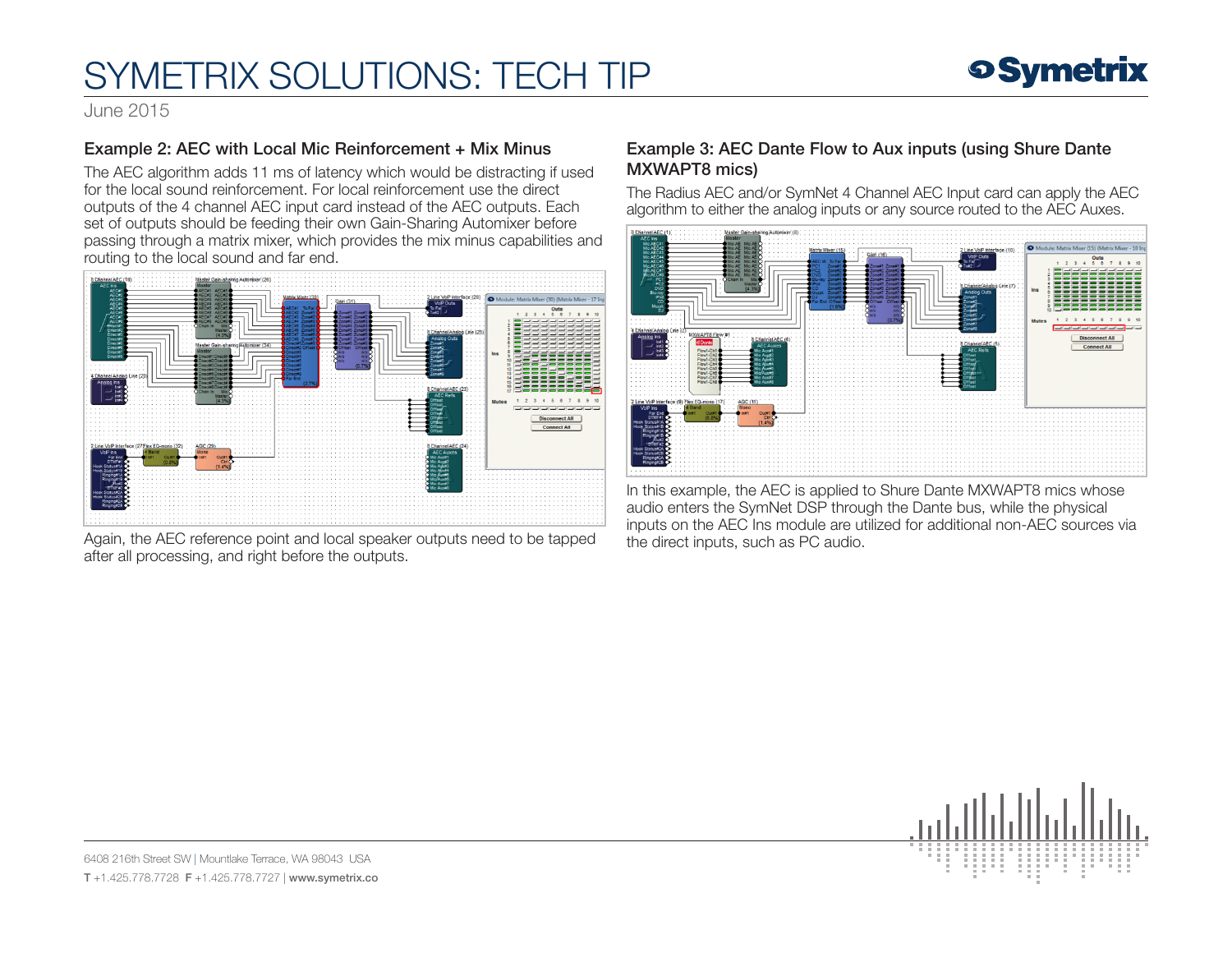### **9 Symetrix**

#### June 2015

#### Gain Structure

Follow these steps to set up an AEC Conferencing system with proper gain structure.

- 1. Start with the power amps turned down all the way.
- 2. In the AEC module, adjust the mics input gains so that the meters are showing about -20 dBFS during normal talking level into the mics. Start with the level, and then use the fine trim control.
- 3. Adjust the rest of the gain structure through the entire system for unity gain (-20 dBFS).
- 4. Then establish a connection to the far end, and then slowly bring up the level on the amplifiers, until the appropriate loudness is obtained.
- 5. Adjust the near end mics levels and far end transmit receive levels as required.
- 6. Check the ERL (Echo Return Loss) values. ERL is a measure of how loudly the far end signal is coming out of the near end speaker, and entering the near end mics. This is a visual indication of how hard the AEC process must work to remove echo. ERL will normally be negative; if it is positive or too negative, it may indicate a gain structure problem.
- 7. Once operational, make minor level changes as required, but do not change the level of the amplifiers.
- 8. Engage NLP (Nonlinear Processing) if in a particularly troublesome environment and you still hear echo. Nonlinear processing is useful for removing the secondary indirect echo, often heard as reverb NLP can be very useful and transparent to the participants; however, use of heavy NLP in troublesome environments can reduce double-talk performance and clarity.
- 9. Engage Noise Cancellation if needed to control steady state background noises such as computer fans and HVAC systems.
- 10. Engage AGC (Automatic Gain Control) to compensate for varying distances between the near end participants and their mics. It attempts to maintain a consistent level for better intelligibility.

#### Routing

Here's a quick reference routing checklist for the site file listing where items should be routed.

- 1. Direct mic inputs are routed to local speakers only.
- 2. AEC mic inputs are routed to the far end only (ATI, VoIP, Codec, etc.).
- 3. Far end inputs are routed to local speakers and refs.
- 4. Audio sources, PC, BGM inputs are routed everywhere (local speakers, far end, and refs).

#### **Troubleshooting**

These troubleshooting techniques can be used when implementing an AEC design.

#### Top reasons for bad AEC result:

- 1. Bad gain structure
- 2. Incorrect mic and speaker placement
- 3. Bad room acoustics
- 4. Local reinforcement is too loud
- 5. ERL showing more than +/-10 dB
- 6. The reference signal tapped off prior to dynamics, filtering, or delay processing

#### Troubleshooting Residual Echo:

- 1. Verify that the routing to the AEC reference is correct.
- 2. Meter the signal feeding the AEC reference and make sure it is within the recommended range (average -20 dBFS).
- 3. Adjust NLP settings from off to low. If echo is still being heard, switch to high.



6408 216th Street SW | Mountlake Terrace, WA 98043 USA T +1.425.778.7728 F +1.425.778.7727 | www.symetrix.co